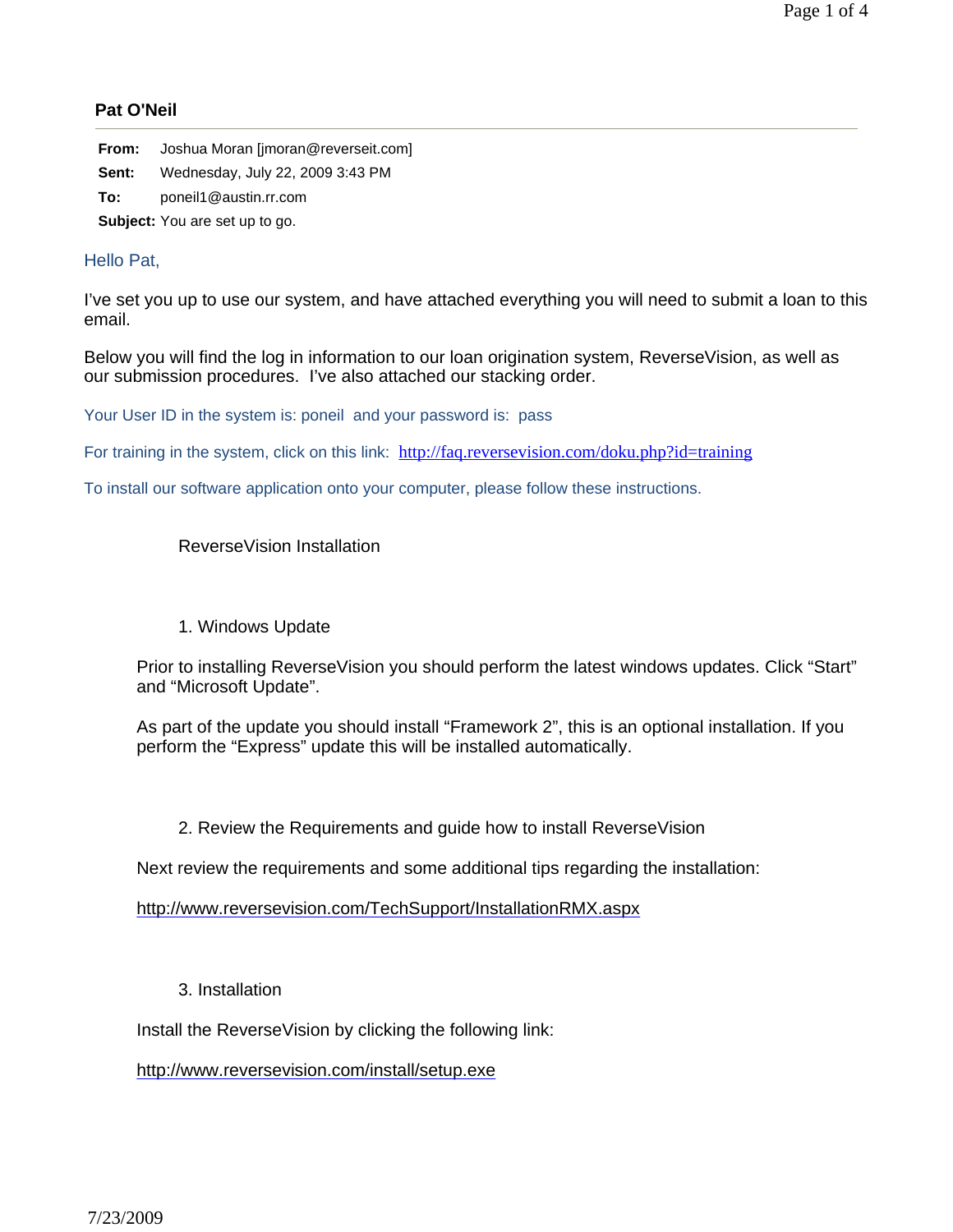Our FHA Sponsor# is 21249 0000 9

*Mortgagee Clause for Insurance: Urban Financial Group, Inc., ISAOA PO Box 39218 Solon, OH 44139-0457*

*Flood Cert and CPL: Urban Financial Group, Inc. 9175 S Yale Ave, Suite 300 Tulsa, OK 74137*

So that we can maintain our turn-times, please follow these guidelines when submitting your files:

- 1. I have attached the current submission stacking order as well as the HECM Purchase checklist. Please follow these, as it takes time away from our loan input staff if they have to rearrange the submission.
- 2. Please wait until the file is complete before submitting it to underwriting. If you are missing things like the appraisal or title, do not submit the file until you have these items.
- 3. Make sure the Case number is assigned to Urban Financial Group.
- 4. Fill out ReverseVision and synchronize:
	- a. Make sure that the "Status" is taken all the way to "processing"
	- b. If any fields have a yellow "yield" sign, you must fill them in before submitting
	- c. Once again, hit "synchronize" before emailing your submission
- 5. Send your submissions to: submissions@reverseit.com
- 6. Send the COLOR appraisal to: appraisals@reverseit.com

Most of you follow these steps every time, and that keeps our turn times fast. Thank you very much for doing so.

Also, please remember to send all conditions at one time!

Let me know if you have any questions,

Josh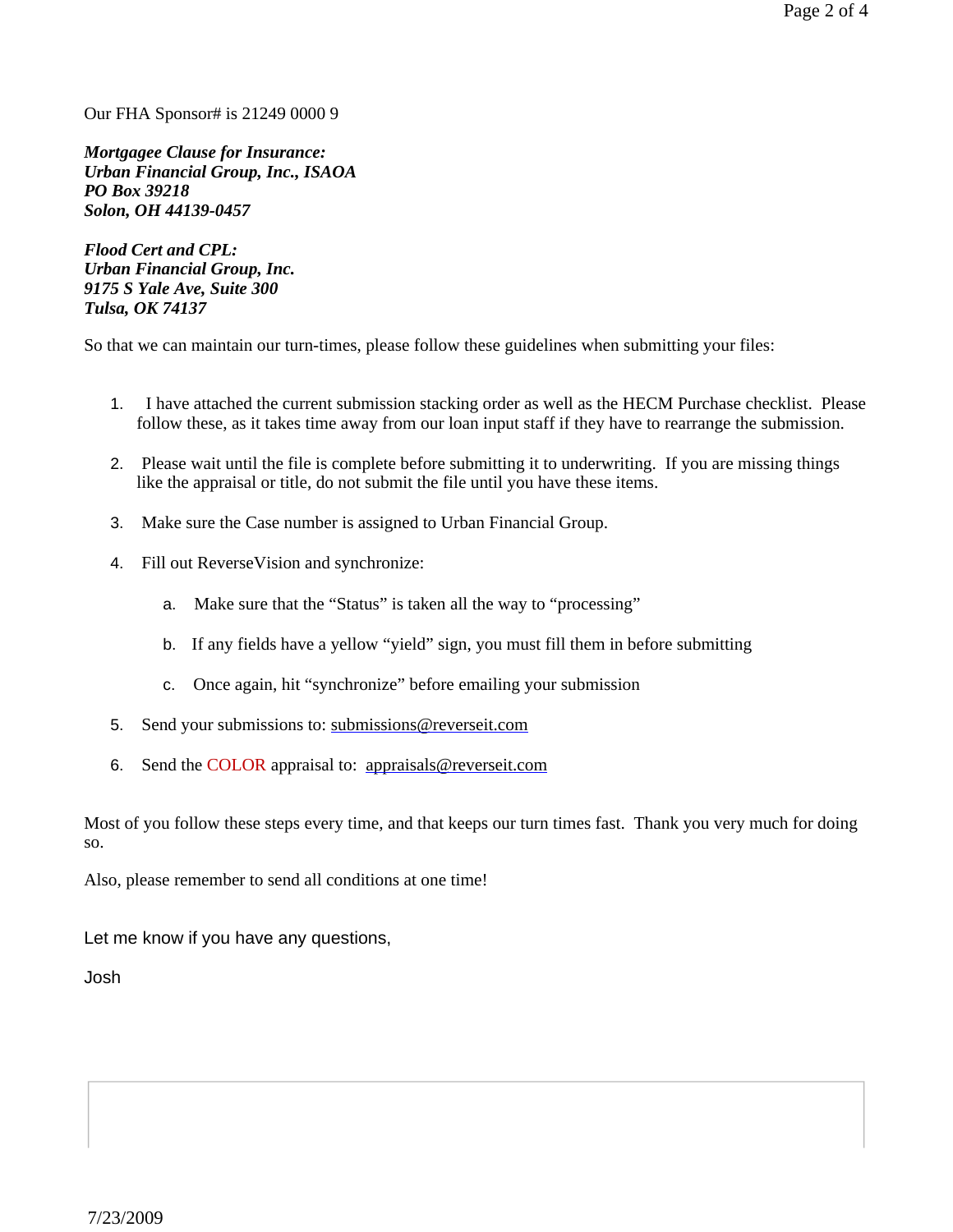# **Reverse it! Bulletin**

a division of Urban Financial Group

Thank you for choosing Reverse it!, a division of Urban Financial Group, Inc. as your wholesale lending institution. We greatly appreciate your business and the opportunity to work with you. Use the guidelines below to ensure a smooth loan submission.

## New Broker Submission Instructions

New file submissions can be sent to Submissions@reverseit.com Original appraisals can be sent to Appraisals@reverseit.com

Once the complete file is ready, please submit the entire file (except the appraisal report) to Submissions@reverseit.com. The original color appraisal should be submitted to Appraisals@reverseit.com. Rate locks can be sent to **Locks@reverseit.com** by 4pm CST. This can be found on the rate sheet, which is emailed to you by your AE on a daily basis.

## **Your Account Executive is:**

## **Joshua Moran** 626-808-8083 jmoran@reverseit.com

Once the complete file is submitted, it will be reviewed and sent to underwriting within 24 hours. You will be informed by your submission processor, in the event any documents are lacking.

## Your Submission Processors are:

**Lacy Hargis** 918-477-7771 x223 lhargis@reverseit.com

## **Jonna Clemons**

918-477-7771 x237 jclemons@reverseit.com

**Caley Reed** 918-477-7771 x237 creed@reverseit.com